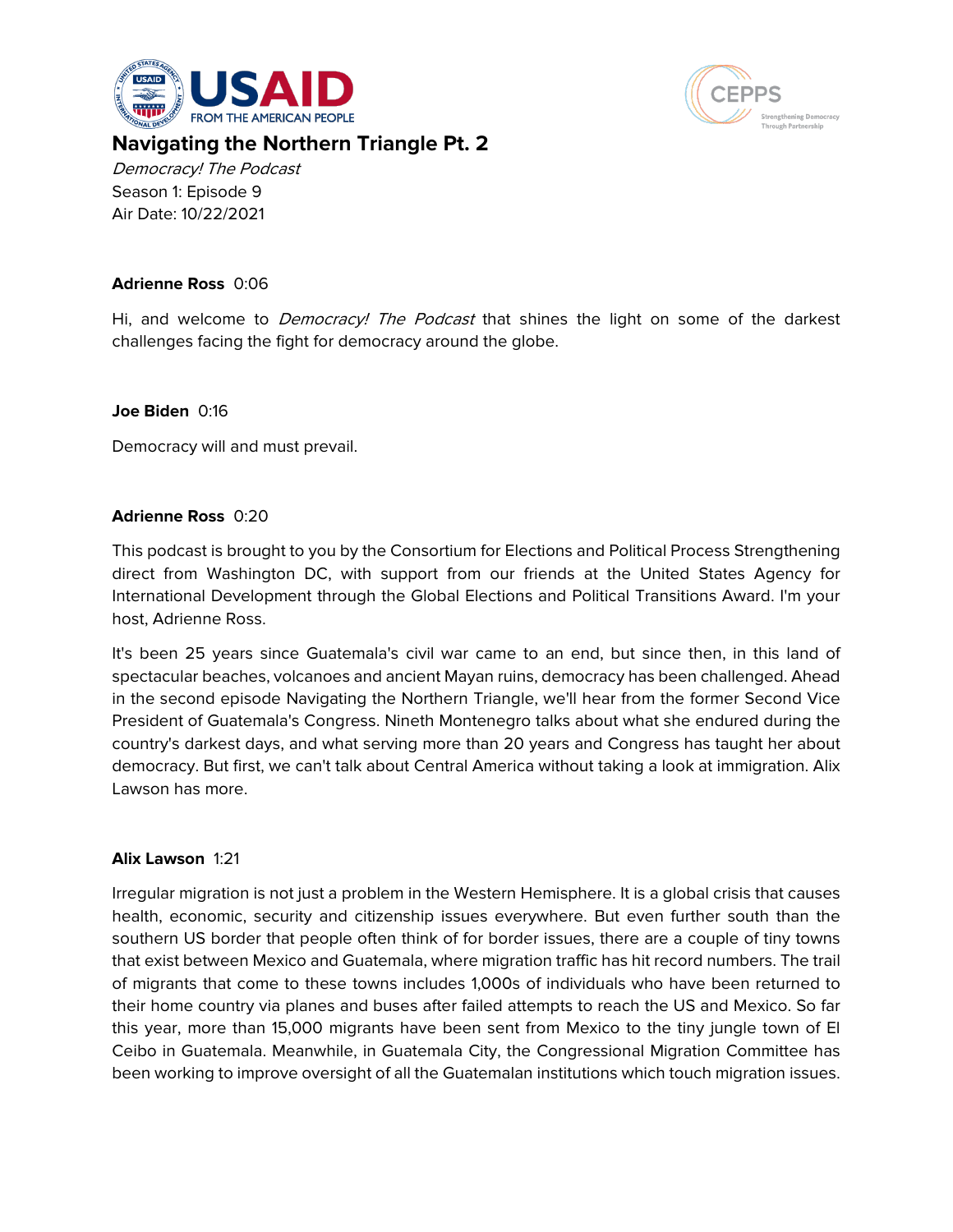### **Adrienne Ross** 2:22

Those members of Guatemala's Congressional Migrants Committee have been getting steady support from one of the Consortium's partners. Today we're joined by the Country Director from the International Republican Institute, Bernardo Rico, and his colleague, Julia Maria Rodriguez, who is the Program Manager on this team. They are both here now direct from Guatemala with more. You have recently returned from the border town of El Ceibo in Guatemala to see the facilities and talk with migrants and officials there. Tell us more about your trip. Who was with you? What did you find? And most importantly, why did you go there in the first place?

# **Bernardo Rico** 2:57

Essentially, we went there to evaluate, to see how the returning migrants are being treated at that particular border point. What ended up happening was, up until recently even, that border point in particular was an informal one. So, it had only recently been made a formal crossing point, both out of Guatemala and back into Guatemala. It's an a very remote part of the Petén jungle, there's virtually no infrastructure. No electricity was there, up until recently, until they put in a diesel driven generator by the Guatemalan government. It's pretty much no man's land. And what had been happening was, starting sometime in mid-August, a lot of returning migrants that were being returned from the United States and from Mexico, were just being left on the Guatemalan side of the border with literally no help at all, from the Guatemalan authorities or others.

# **Julia Maria Lopez Rodriguez** 3:51

We accompany the members of the migrants committee of Guatemalan Congress to the jungle, actually, like Bernardo said to unstable border. The President and Secretary of the committee joined us as well as members from the committee that represent target municipalities due to their higher percentage of the irregular migration, mostly located in the western country.

# **Adrienne Ross** 4:17

You both talk a little bit about working with the Guatemalan members of the Migrant Committee, can you tell us a little bit more about how your work led up to accompany them to the border?

# **Julia Maria Lopez Rodriguez** 4:26

Basically, we've been supporting this commission to address the main or key issues that have been reason from and expressed from what the migrants in the US and Mexico and here in country. Those topics are related to the proposal of reform to the National Council for migrants. We supported the committee last year since then new authorities of El Ciebo were elected and we provided all the platforms of the mechanisms for this process to be seen, you know when we followed the migrants in the US the Guatemalan markets in the US and Mexico and in the western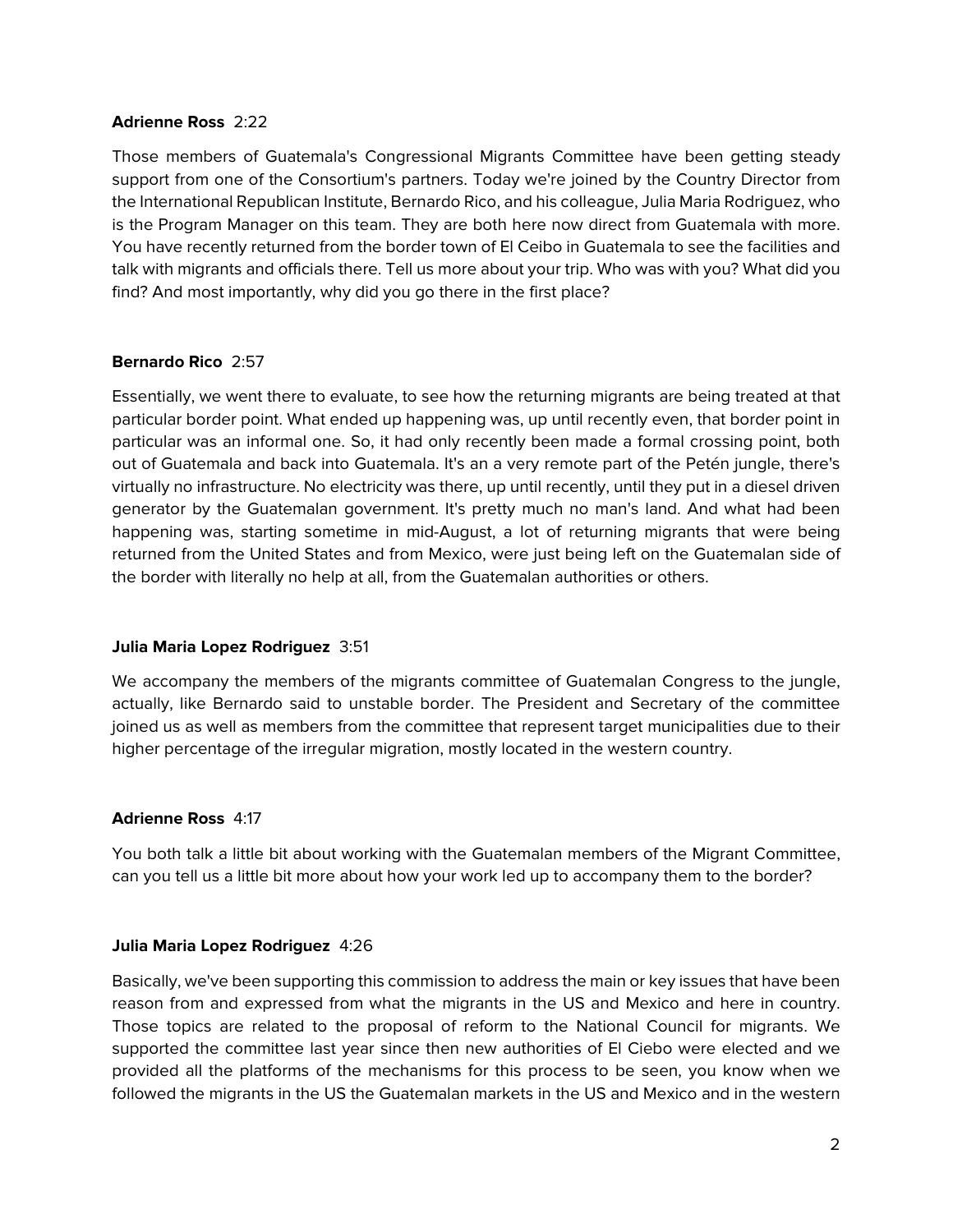Highlands, is where we have most of our migrant citizens. There was a need to oversee what was going on, to see if there were protocols to attend the migrants, if the government institutions had a presence.

#### **Adrienne Ross** 5:34

So, what did you conclude from your own evaluations of the situation? And what additional steps do you think the government of Guatemala should be taking to help migrants return to the country?

# **Bernardo Rico** 5:44

Obviously, the acute crisis is how to address and treat the returning migrants. And one of the immediate first measures that was taken by the Mexican and Honduran government and financed by the Mexican government was to put these migrants on buses that were actually very clean and well-kept and whatnot to return them, most of them to Honduras. Part of the challenge and we saw there, and again, that day, we were there, you know, there was a lot of military and National Police security. So, we probably saw a little more an orderly process than is normally the case. So, they would be processed, they would have to kind of get off the bus on the Mexican side, walk across the border or get back on the bus after it was sanitized. Basically, many of them were disoriented, didn't, you know, know where they were headed. So, they had little choice, other than to get on that bus and be driven to the border of Honduras. We found out later after talking to some of UNHCR officials, that many El Salvadorians asked to be dropped off somewhere, you know, in the middle of Guatemala, so they could ideally make a return trip back to El Salvador. One of the main challenges even for attending the returnees is having any Guatemalan institution work efficiently by itself. And I think the challenge to even work together is even greater. Hopefully, it'll happen, and I don't really want to be critical. But it really serves us to just look at how Guatemala has been really the laggard in all Latin America when rolling out the vaccine. Actually, a country like Honduras is doing better than the Guatemala, El Salvador, actually, despite the kind of the challenges with that President, their vaccination levels are approaching that of the United States. And this is even more the case in Honduras, when some of these officials are corrupt themselves and involved in corruption schemes, you know, the most famous being la Linea from former president Otto Perez Molina, which had to do with customs. And I'd probably say just to kind of emphasize what I think is the worst issue, or the worst challenge in terms of building stronger, more resilient, transparent, democratic institutions. And the kind of corruption that gets in the way is that corruption that stems from organized crime and narco trafficking, not everyone wants to talk about it. But it is probably the major issue in these two countries, where 90% of the cocaine that goes to the United States touches Honduras and about 75% of that touches Guatemala, I guess, to put it also in the context of just how grave the situation is for any of these people who make this journey north to try to find a better life. And when I talk about those issues, and the challenges they face, it's hard to kind of argue with them, that there's not a good reason for them to actually make the trek north, although it's dangerous. You know, it really requires an approach by all governments, you know, starting with Guatemala, El Salvador, Honduras, Mexico, and of course, the United States, we talk about, you know, shared responsibility, but I think more needs to be done and less needs to be said.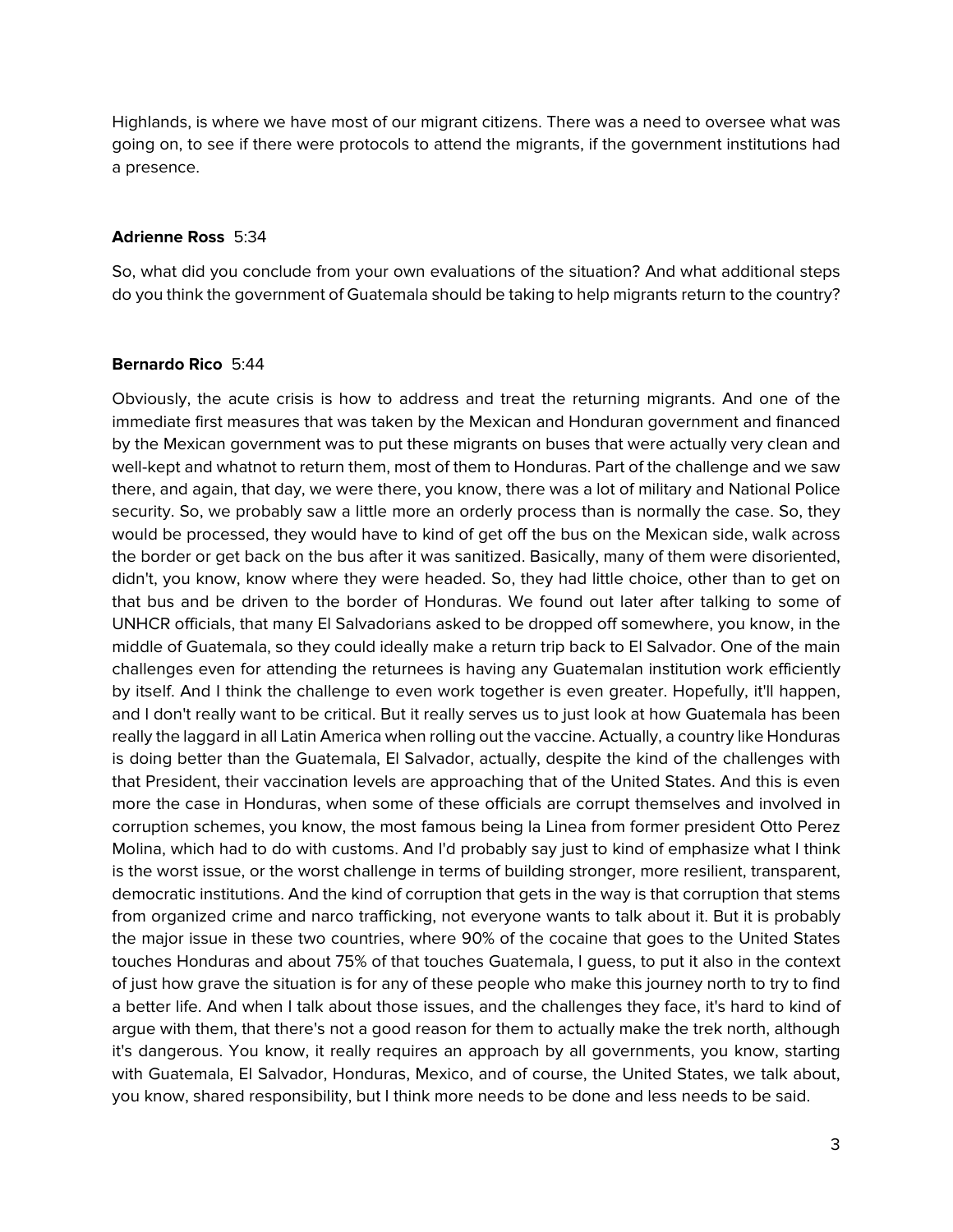### **Adrienne Ross** 8:50

But it is super complicated and it's hard.

# **Bernardo Rico** 8:53

One of the many things that I think is always useful is to remind ourselves as each of these three countries are very different. So, you know, the factors driving out migration from them are often different. I would say, you know, the lack of economic opportunity, particularly in a place like Honduras, along with the lack of rule of law, a very corrupted government, you take a country like Guatemala, and I think, you know, there are certain areas in alti plano or the Northwest highlands of Guatemala, where there is, I'd say a lot of out migration, a lot of it being driven by vaccine theory more, not so much a lack of security, but more lack of economic opportunity. Climate change, driving into does have the ability to, you know, sustain crops and livelihoods. You know, addressing the root causes, and all three of these countries has some worthwhile endeavors in and of themselves or something that needs to happen. We know why people like Julia Maria, and I are passionate about working in development and have worked in development. That said, many of these issues that drive out migration are outside of Honduras and El Salvador and Guatemala's control. There are changes in US policies, policies that are more draconian, that maybe limit migration policies that may appear on the surface more appealing for migrants, to actually give the impression maybe they can get in, that drive migration. The other two other kinds of contentious issues that I think are worth also addressing is when it comes to migration, that some people talk about at least the first one, and that is the remittances they provide. So, all of those hard-working Guatemalans, El Salvadorians, and Hondurans who live in, in the United States and other countries in Spain elsewhere, actually provide some of the, you know, the largest amount of export dollars back to their countries by way of remittances. And then lastly, if you put yourself in position of any one of these governments, often out migration, not only does it provide, you know, export revenue, but it provides a kind of an it's a release, it's a pressure valve release for those who actually need to or feel the need to leave.

# **Adrienne Ross** 11:03

Do you think that it's possible we could see a more comprehensive approach from the Guatemalan government to help these migrants?

# **Julia Maria Lopez Rodriguez** 11:09

Yes, in the long term, I do see the Guatemalan government coordinating an action plan to provide assistance to turn Guatemalan migrants into Guatemala returnees. Definitely, they are key institutions that are doing their best to coordinate efforts to provide assistance to create economic programs to truly build returnees' capacities to have better opportunities here in the country. Also,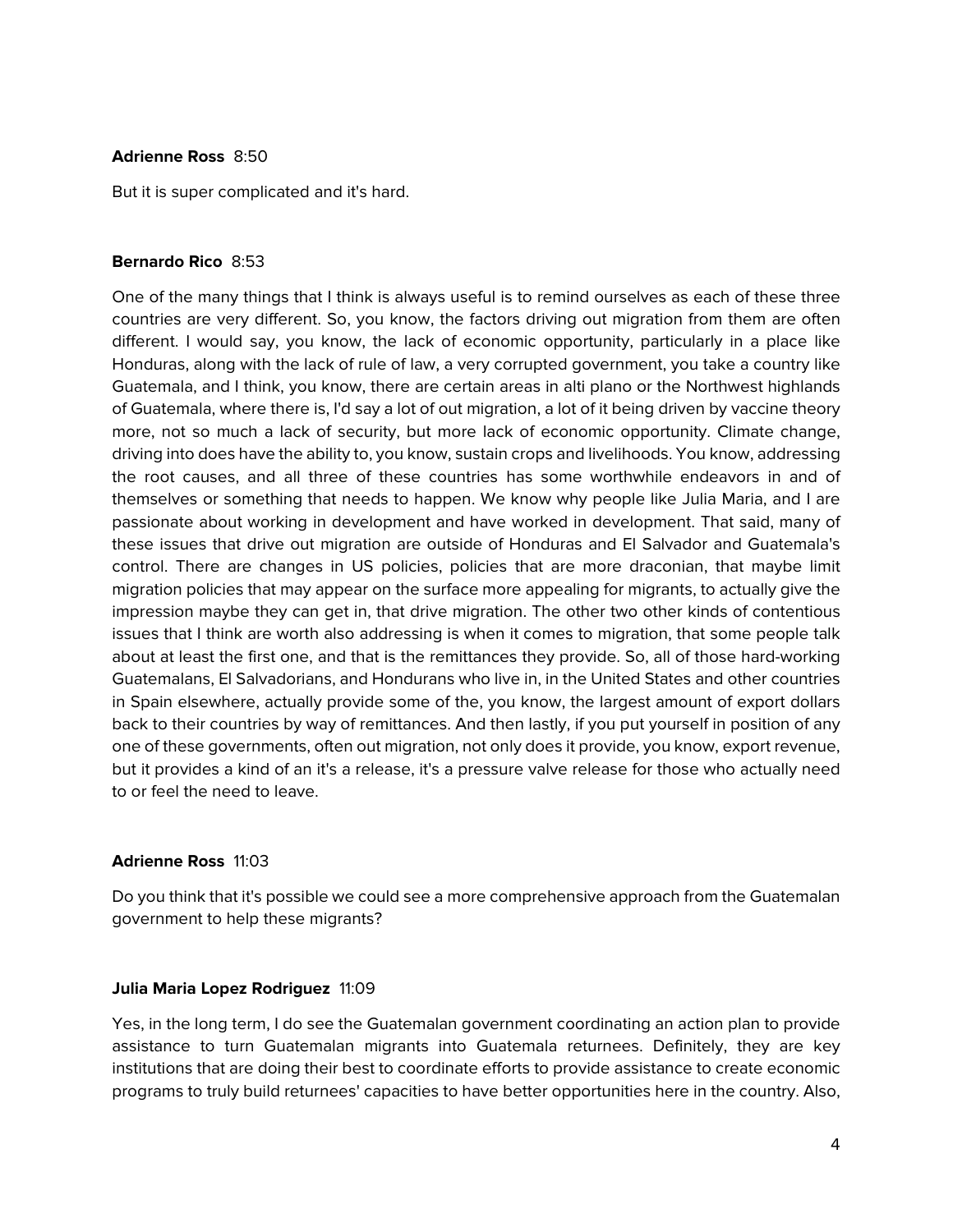from the Congress, there are strong options being taken from the migrants' community, not just to oversee what the government is doing, but also to promote initiative laws that are oriented to help economic reactivation to promote stronger democratic institutions to promote transparency. But I do want to emphasize this is our long-term journey. And I do see our country going this way.

# **Adrienne Ross** 12:15

Do you see a chance for Guatemala to help Guatemalans in the future?

# **Bernardo Rico** 12:20

Your average citizen is very much interested in helping their fellow man and woman, right? There are some good actors and well-intended and individuals in politics, in the Congress, and even you know, the executive branch and the judicial branch who want to help Guatemala. It's just a question of how do you really help Guatemalan institutions to kind of become more effective and efficient and transparent, to kind of address these types of problems? I think the will is there to at least attend this particular crisis of returnees. It's probably like a good opportunity for the Guatemalan government going to one of your original questions, if showing, you know least having an opportunity to show that they can work together to solve this particular problem of returnees and treatment, you know, making sure they're treated well and fairly, humanely, but addressing the issues of out migration, you know, the root causes which, which I've discussed at length already, as Julia Maria said, I like to say it's a, it's a multi-generational endeavor.

# **Adrienne Ross** 13:25

Did you talk to any individuals? Could you tell us a personal story?

# **Julia Maria Lopez Rodriguez** 13:29

We were unable to interact that much with them. However, we did see some sad faces. They were really sad. They were worried. They had no money, no house, they didn't know what their destination will be. The buses took the migrant returnees to the to the border between Guatemala and Honduras with there were, like many Salvadorans, those folks in those buses, and they didn't know how to get to their countries. You know, one of the biggest results of our visit to the border is that the migrant community coordinated a technical roundtable, which includes all the authorities that are related to the migrant issues. The migrant community asked for an action plan to the Guatemala Con Amiga, which is the institution in charge of, you know, providing assistance to the migrant returnee. Since there was no action plan, there is no infrastructure. So, I think this is asking for this action plan is the beginning of a long journey, but at least the first step has been done.

#### **Adrienne Ross**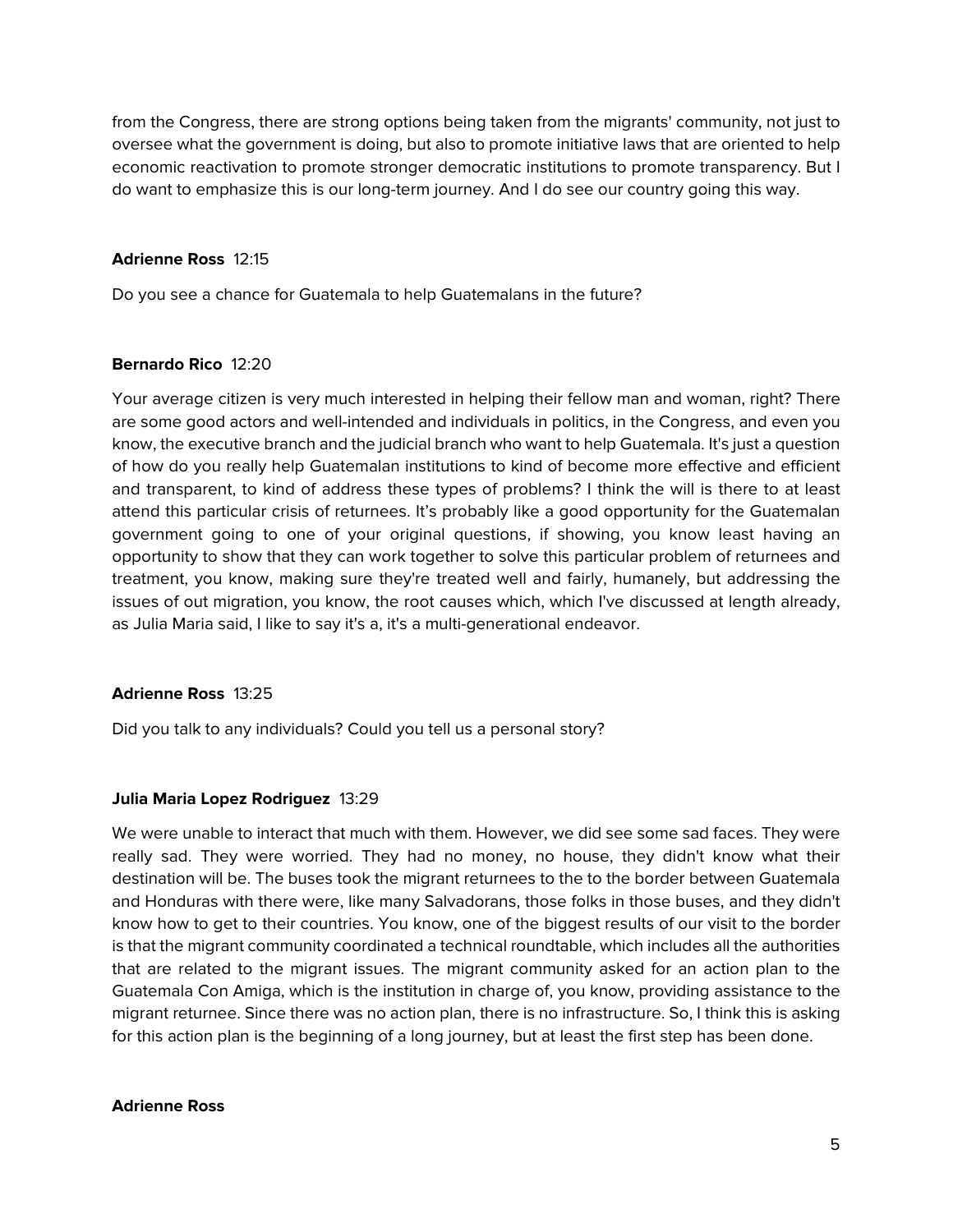What is the number one thing people should know about migrants in general or Guatemalan specifically?

# **Julia Maria Lopez Rodriguez**

I think Guatemalan citizens, especially in the migrants, are looking for a better future, a brighter future for them and for their families. If you ask them, if they do want to go to the United States, migrate to the United States, they really don't. But that's the only opportunity they see, to help their communities to help their families and to have in her better economic opportunities. They are hardworking people, they are committed people, they have principles and values. They are very kind people. I think we should all learn that migration, it's a right, and we'll have that, and we'll have that right to migrate in we should treat Guatemalans, Hondurans, and Salvadorians as individuals with rights and with dreams, in that what they are doing.

# **Bernardo Rico** 16:02

My request would be somehow for this discussion to move beyond the, or at least the understanding of what's going on, move beyond the international development professionals, you know, the US Embassy, other embassies, US Congress, to United States citizens to really try to understand why people decide to migrate what is actually happening to them. So, the question is, how are we going to approach it without politicizing it in the United States and you know, irregular migration looks somewhat different in terms of it's actually people and you know, human lives that are being put at risk to actually try to find a better livelihood. But that issue is not going away. Nor is the issue of illegal drug trafficking.

# **Adrienne Ross** 16:50

Bernardo Rico, Julia Maria Rodriguez in Guatemala, thank you so much for being here today.

With more now, on the day-to-day democracy in Guatemala, former Guatemala Congressman and leading human rights activist Nineth Montenegro joins me from her home in Guatemala City. Nineth survived some of the darkest days in Central America. In 1984, her husband was shot and snatched by government security forces off the streets in Guatemala City. His case became one of the estimated 40,000 people disappeared during Guatemala's conflict, victims of the government's deliberate policy of terror. Nineth responded to the shock by creating one of the country's best known human rights groups, eventually introducing her own political party and serving many years in Congress. She's here now to share a candid assessment of Guatemala's corruption and much more. Thanks to Maria Olga Escobar, for helping us out with the English. For those who don't know much about Guatemala is darker days, can you talk a little bit about what life was like then?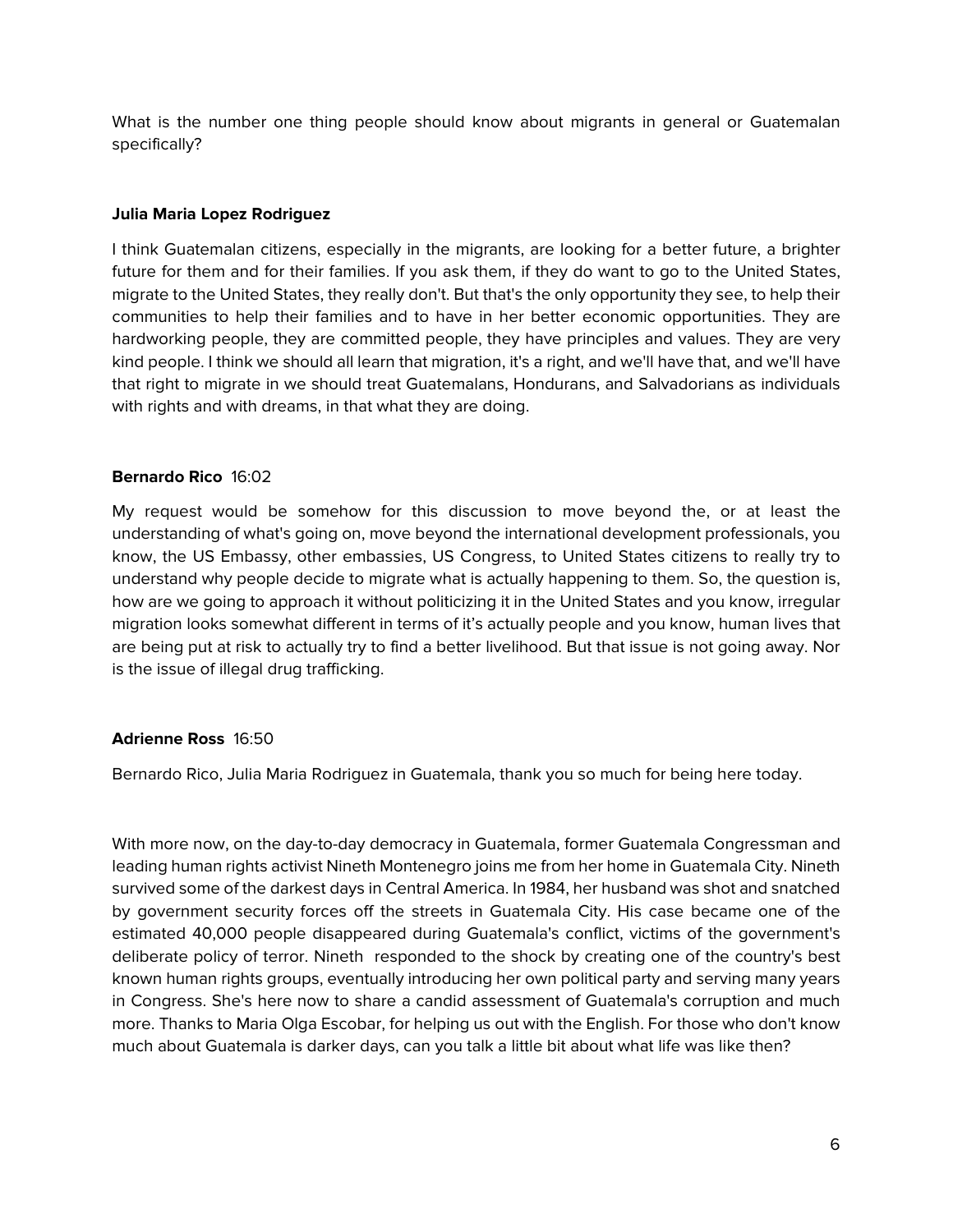### **Nineth Montenegro** 18:03

There were circumstances in which it was very difficult not only for freedom of expression, but also the freedom to move around every part of the country. The situation was very, very delicate. There was no political participation of opposition parties until the year 1985. When the first transition to democracy took place, I said first, because even if it was civil government, we were in the middle of an armed conflict. And during this first civil government force, disappearance and murders continued, there was a case of 12 students who in 1989 were detained later disappeared. They were cruelly murdered. This is the complexity in which we were at that time.

# **Adrienne Ross** 18:58

What did it feel like to live in a situation like that?

# **Nineth Montenegro** 19:02

It was the 80s at that time in Guatemala, it was really scary. It's scary for me. What happened to me was that my first husband was killed. And for me, that was the horrible thing that happened to me. And that is the time when I decided to go to the street. So, for us, it was very dangerous very hard, because we were demanding justice. But this corrupt structure was within the state of Guatemala. So, for me, it was really dangerous. And that changed my life completely.

# **Adrienne Ross** 19:41

It changed your life completely and you served in so many different capacities for Guatemala. And yet, if we fast forward to 2021, Congress still doesn't have a gender quota for women in Congress. How do you think representation for women in the congressional Government is for Guatemala today?

# **Nineth Montenegro** 20:03

I see that more than a quota of power, we are suggesting parity in the process. Actually, right now we represent 51% of the whole population in Guatemala. So where else that's moving is very important to participating in the decision-making process. We know and as you all know, women receive more pressure, do the work better, and are more qualified to be involved in political processes. So, it is worth bearing more than to strain their knowledge, their capacity, their empowerment, so they can apply to these jobs, but they can do it technically and efficiently as well. So right now, a power quota is not our goal is more clarity. I finished my work in Congress two years ago. And I think the involvement of women in the political process has improved. Now we'll see in the ministries that women are participating more and more, but it's fear, we have a lot to go as well in this process.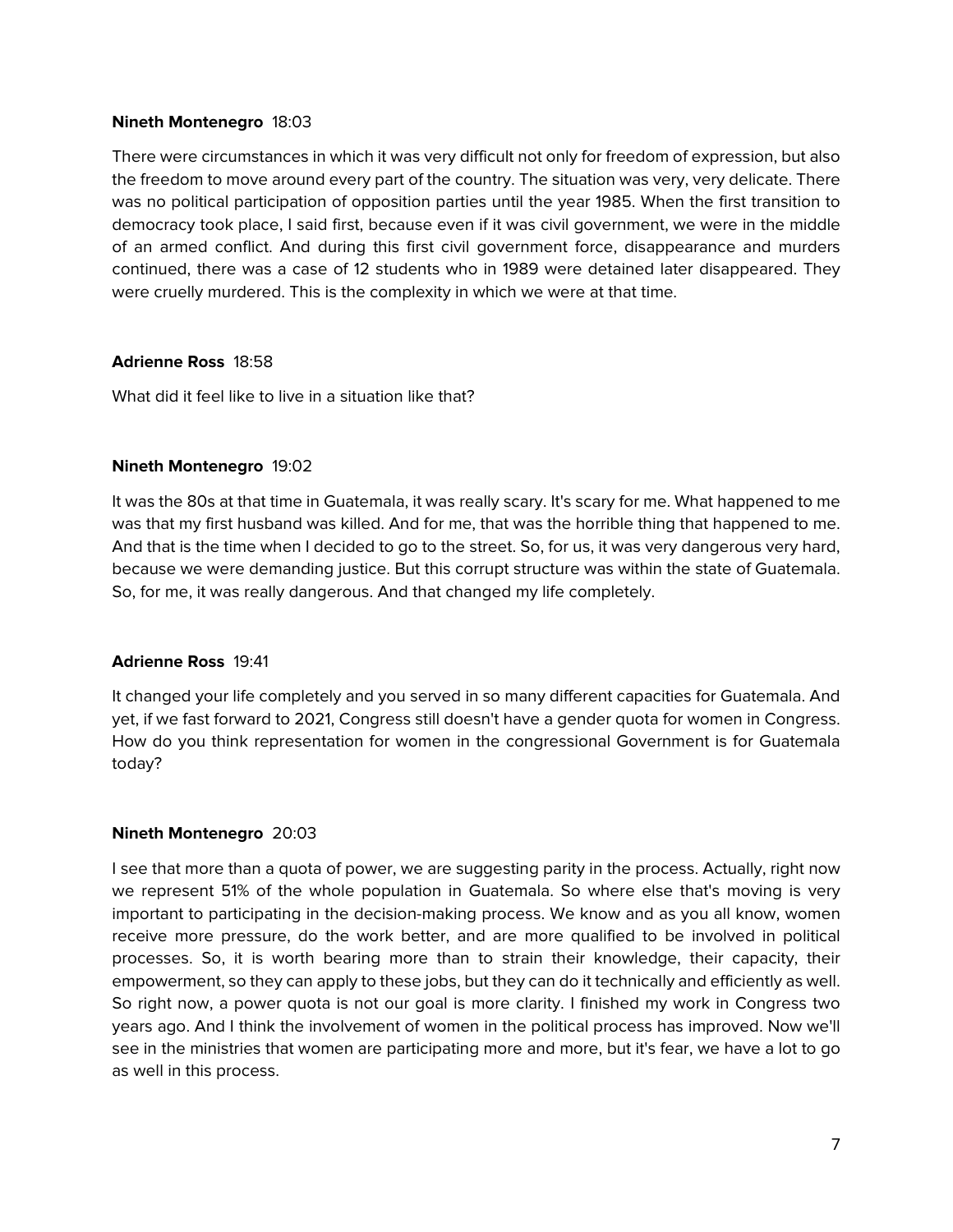### **Adrienne Ross** 21:15

The current Guatemala President's administration has been the target of a lot of criticism and protests. Most recently, the Attorney General ousted Guatemala's top anti-corruption prosecutor, which landed him on the United States corrupt and undemocratic list. You yourself have been a longtime fighter for transparency and anti-corrupt practices. What do you make of the streak of corruption we see throughout the administration right now?

# **Nineth Montenegro** 21:41

Today, in the once elected the board of directors at the Congress, it's the same pattern as the other board of directors in the congress that are corrupt. It just represents how weak institutions are, and how the lack of trust that we have in Guatemala. So, for us, that is mainly that's very hurtful to the country. Also, I want to state that today the Guatemalan society has a lot of fear, and they don't go out in the streets, because they are really fearful of what can happen, the pandemic affected a lot of the Guatemalan society, the economy dropped. Today, their society is more interested in, restoring their neighbor and restoring all the things that they have to manage as families in this society, rather than go to the streets and criticize the government institutions and also to fight for combating corruption. So, for us, it's very dominating to the democratic process. I think we're living in dramatic moments, and what a manner in which the state has been captured. But this is not something new. It is a process that comes from many years ago, even during the armed conflict, a mafia linked to organized crime was created, but there is a more direct participation of mafia and organized groups that finance political convenience and even financed political campaigns, but also have a direct participation in some elected office at this moment that people are now in the edge. And when people are on edge, they are apathic. Obviously, no matter how much worse a situation is getting, this is not going to change. And it's very possible that this is how we will end this government.

# **Adrienne Ross** 23:44

How do you see the problems of corruption contributing to the mass immigration we see leaving Guatemala?

# **Nineth Montenegro** 23:50

I believe that corruption affects a whole country in every way. And when state money is not used in a state public policy to combat poverty, inequality, and tuition or for entrepreneurship and citizens of a country do not find options, they leave their country for lack of opportunities. About 3 million Guatemalans live abroad, especially in the United States. And now that exodus of Guatemalans has grown so much that the largest number of people leaving the country are women and children under 18 years old, and precisely because the most vulnerable population is the one that suffers from political opportunities that the state does not provide. There are more than 2 million school aged children outside the school system and 1.9 million preschool children's also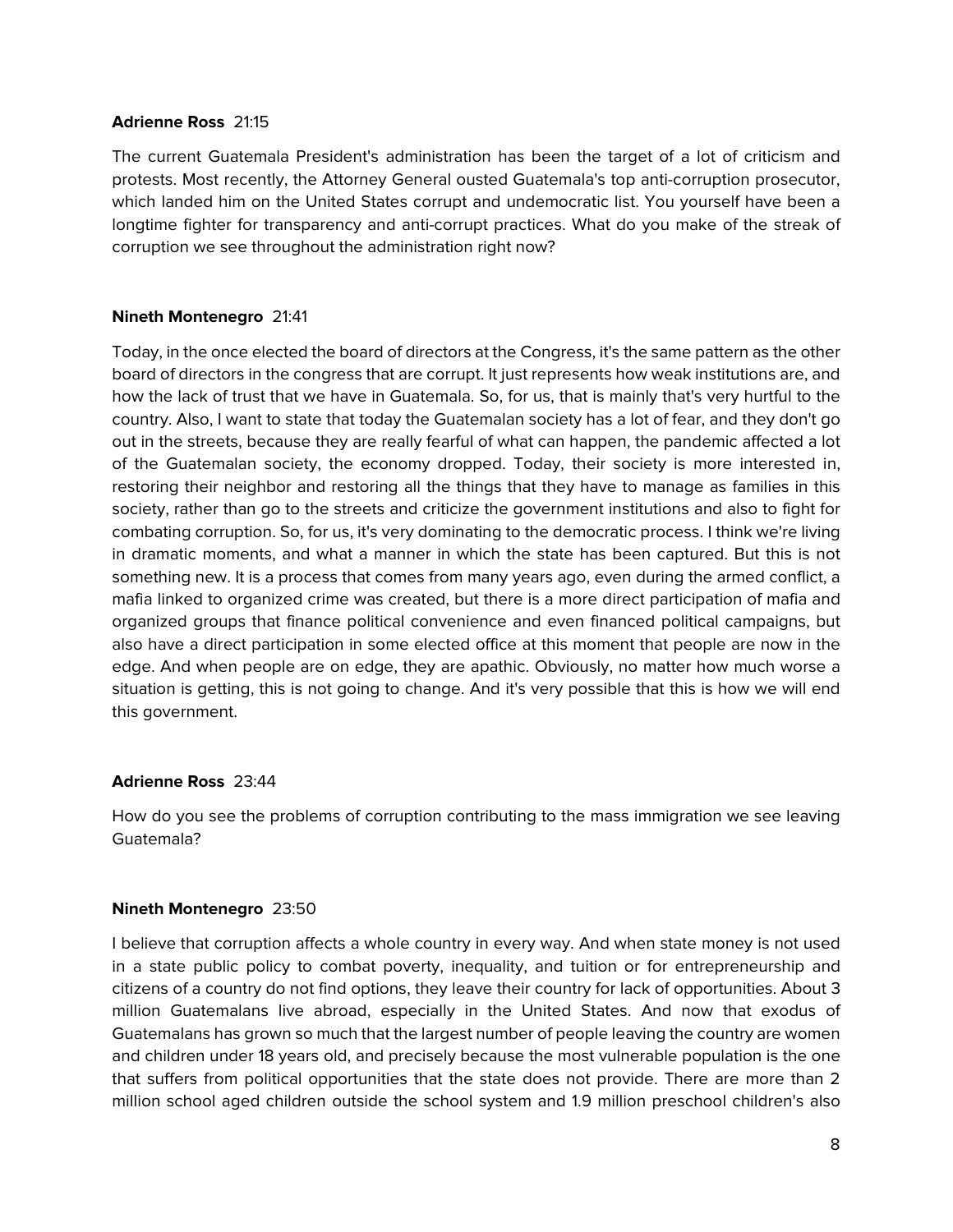outside the educational system. And it's believed there are around more than 4 million children suffering from poverty and extreme poverty. This problem multi-dimensional.

# **Adrienne Ross** 24:58

Do you think that the Guatemala government It should be doing more to help people who are fleeing the country?

# **Nineth Montenegro** 25:04

The migration crisis is a state crisis, it affects our national security as well as the state. The role of coyotes, in these countries, the coyote is for people and for many of the population, is a very low the person. Because they will provide this opportunity to leave the country and to be in the United States. But also, right now, that coyote has been linked to the agreement and structures of the guns and drug dealers. So right now, that is a very dangerous situation that is affecting children, women and youth. The coyote will charge each woman, man or adolescence that is leaving for the United States around \$1,000 to go to the United States. That price is very expensive for a country that is living in poverty, if that person will return to Guatemala having been deported, they have invested this money to the coyote, they have no home, no work. So, the pay that they have to give to the coyote, in order to stay in Guatemala, sometimes it will be his or her life. It is the state together with the private initiative and sectors of society who have to look for solution. For me, this being fighting corruption, training people to learn, to demand accountability from their leaders, learning to social audit, for the use of resources, especially at the local level, where many mayors' office do not have a huge need for access to information. With respect to coyotes, this is a big problem. Because just as many people love, yes, love the coyote because they get them to the United States, there are also some coyotes that have already been discovered developing links with drug trafficking and organized crime on the borders. Where in exchange of being allowed to continue operating, they have taken over people for those who to use the poor people who are fleeing the country and end up being used to transport drugs or contraband, and they are even kidnapped. Another important point is that the coyote has reached a point where he charges more than \$10,000. People get into that with bands, long shirts, and sell their properties. If they manage to get to the United States, they obviously paid the debt after many maybe argue but they're but if they do not get there, they are forced to pay when even people are killed. Because of the debt. That means a very dangerous situation for our country.

# **Adrienne Ross** 28:08

What is your greatest hope for the future of Guatemala?

**Nineth Montenegro** 28:11